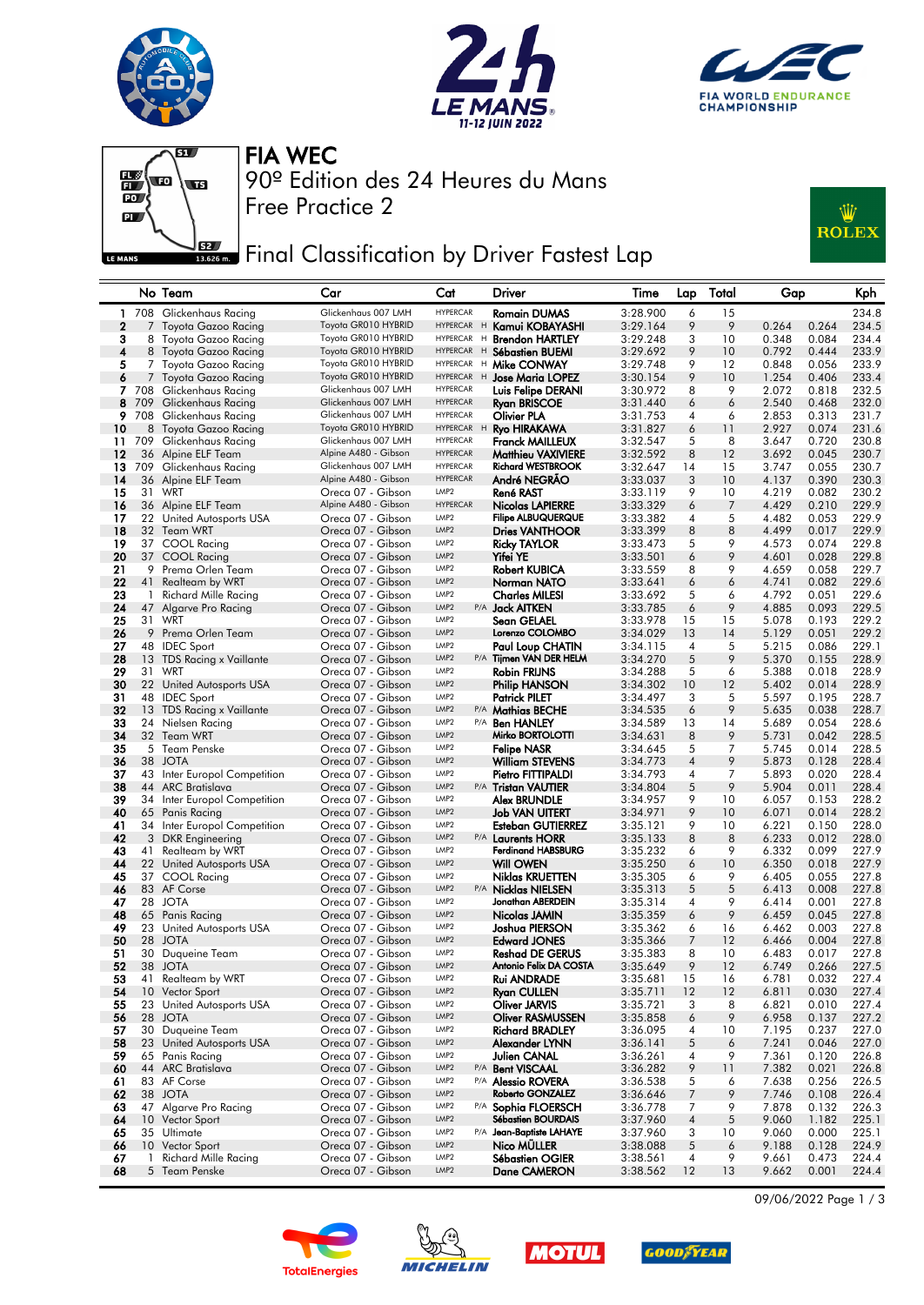







Free Practice 2 90º Edition des 24 Heures du Mans FIA WEC

# Final Classification by Driver Fastest Lap



### No Team Car Cat Driver Time Lap Total Gap Kph 69 3 DKR Engineering Creca 07 - Gibson LMP2 P/A Alexandre COUGNAUD 3:38.600 4 14 9.700 0.038 224.4<br>19 A3 Inter Europol Competition Oreca 07 - Gibson LMP2 Devid HENEMBER-HANSSON 3:38.685 5 7 9.785 0.085 224.3 43 Inter Europol Competition Oreca 07 - Gibson LMP2<br>20 Duqueire Team Oreca 07 Gibson IMP2 71 30 Duqueine Team Oreca 07 - Gibson LMP2 Guillermo ROJAS 3:38.748 7 7 9.848 0.063 224.2 72 48 IDEC Sport Oreca 07 - Gibson LMP2 Paul LAFARGUE 3:39.023 4 9 10.123 0.275 224.0 73 39 Graff Racing Oreca 07 - Gibson LMP2 P/A David DROUX 3:39.269 3 6 10.369 0.246 223.7 74 24 Nielsen Racing Oreca 07 - Gibson LMP2 P/A Matthew BELL 3:39.911 3 5 11.011 0.642 223.1 75 5 Team Penske Oreca 07 - Gibson LMP2 Emmanuel COLLARD 3:39.986 5 6 11.086 0.075 223.0 76 35 Ultimate Oreca 07 - Gibson LMP2 P/A Matthieu LAHAYE 3:40.211 4 5 11.311 0.225 222.8 77 32 Team WRT Oreca 07 - Gibson LMP2 Rolf INEICHEN 3:40.258 11 13 11.358 0.047 222.7 78 1 Richard Mille Racing Oreca 07 - Gibson LMP2 Lilou WADOUX 3:40.517 9 10 11.617 0.259 222.4<br>79 34 Inter Europol Competition Oreca 07 - Gibson LMP2 Jakub SMIECHOWSKI 3:40.645 4 7 11.745 0.128 222.3<br>80 27 CD Sport Ligier 19 11.745 34 Inter Europol Competition Oreca 07 - Gibson LMP2 Jakub SMIECHOWSKI 3:40.645 4 7 11.745 0.128 222.3<br>27 CD Sport Ligier JSP217 - Gibson LMP2 P/A Steven PALETTE 3:40.964 4 5 12.064 0.319 222.0 80 27 CD Sport Ligier JSP217 - Gibson LMP2 P/A Steven PALETTE 3:40.964 4 5 12.064 0.319 222.0 81 47 Algarve Pro Racing Oreca 07 - Gibson LMP2 P/A John FALB 3:41.932 7 9 13.032 0.968 221.0 82 35 Ultimate Creca 07 - Gibson LMP2 P/A **François HERIAU** 3:42.423 13 14 13.523 0.491 220.5<br>83 39 Graff Racing Creca 07 - Gibson LMP2 P/A **Eric TROUILLET** 3:42.869 8 12 13.969 0.446 220.1 83 39 Graff Racing Oreca 07 - Gibson LMP2 P/A Eric TROUILLET 3:42.869 8 12 13.969 0.446 220.1 84 39 Graff Racing Oreca 07 - Gibson LMP2 P/A Sébastien PAGE 3:44.553 4 9 15.653 1.684 218.4 85 83 AF Corse Creca 07 - Gibson LMP<sub>2</sub> P/A **François PERRODO** 3:46.021 3 6 17.121 1.468 217.0<br>86 3 DKR Engineering Creca 07 - Gibson LMP<sub>2</sub> P/A **Jean GLORIEUX** 3:46.440 3 5 17.540 0.419 216.6 86 3 DKR Engineering Oreca 07 - Gibson LMP2 P/A Jean GLORIEUX 3:46.440 3 5 17.540 0.419 216.6  $\frac{8.47.113}{2}$  Douis DELETRAZ 3:47.113 2 6 88 13 TDS Racing x Vaillante Oreca 07 - Gibson LMP2 P/A Philippe CIMADOMO 3:47.242 5 9 18.342 0.129 215.9 88 13 TDS Racing x Vaillante<br>
89 13 TDS Racing x Vaillante<br>
89 44 ARC Bratislava Creca 07 - Gibson LMP2 P/A Miroslav KONOPKA 3:50.145 8 9 21.245 2.903 213.1<br>
89 44 ARC Bratislava Creca 07 - Gibson LMP2 P/A Christophe CRESP 90 27 CD Sport Ligier JSP217 - Gibson LMP2 P/A Christophe CRESP 3:50.379 10 10 21.479 0.234 212.9 91 24 Nielsen Racing Oreca 07 - Gibson LMP2 P/A Rodrigo SALES 3:50.722 4 5 21.822 0.343 212.6 63 Corvette Racing Chevrolet Corvette C8.R LMGTE Pro **Nicky CATSBURG**<br>91 Porsche GT Team **Catalogy Porsche 911 RSR - 19** 1 MGTE Pro **Frédéric MAKOWIFCKI** 93 91 Porsche GT Team Porsche 911 RSR - 19 LMGTE Pro Frédéric MAKOWIECKI 3:53.669 9 14 24.769 0.177 209.9 94 64 Corvette Racing Chevrolet Corvette C8.R LMGTE Pro Alexander SIMS 3:53.699 4 10 24.799 0.030 209.9<br>95 63 Corvette Racing Chevrolet Corvette C8.R LMGTE Pro Antonio GARCIA 3:53.722 5 6 24.822 0.023 209.9 95 63 Corvette Racing Chevrolet Corvette C8.R LMGTE Pro Antonio GARCIA 3:53.722 5 6 24.822 0.023 209.9 27 CD Sport Ligier JSP217 - Gibson LMP2 P/A **Michael JENSEN** 3:53.764 4 9 24.864 0.042<br>64 Corvette Racing Chevrolet Corvette C8.R LMGTE Pro **Tommy MILNER** 3:53.827 4 9 24.927 0.063 97 64 Corvette Racing Chevrolet Corvette C8.R LMGTE Pro **Tommy MILNER** 3:53.827 4 9 24.927 0.063 209.8<br>198 91 Porsche GTTeam Porsche 911 RSR - 19 LMGTE Pro Gianmaria BRUNI 3:53.971 5 6 25.071 0.144 209.7 98 91 Porsche GT Team Porsche 911 RSR - 19 LMGTE Pro Gianmaria BRUNI 3:53.971 5 6 25.071 0.144 209.7 99 74 Riley Motorsports Ferrari 488 GTE Evo LMGTE Pro **Felipe FRAGA** 3:54.019 2 5 25.119 0.048 209.6<br>100 92 Porsche GT Team Porsche 911 RSR - 19 LMGTE Pro Kevin ESTRE 3:54.158 13 18 25.258 0.139 209.5 100 92 Porsche GT Team Porsche 911 RSR - 19 LMGTE Pro Kevin ESTRE 3:54.158 13 18<br>101 64 Corvette Racina Chevrolet Corvette C8.R LMGTE Pro Nick TANDY 3:54.187 4 4 101 64 Corvette Racing Chevrolet Corvette C8.R LMGTE Pro Nick TANDY 3:54.187 4 4 25.287 0.029 209.5 102 91 Porsche GT Team Porsche 911 RSR - 19 LMGTE Pro Richard LIETZ 3:54.751 5 5 25.851 0.564 209.0 103 52 AF Corse Ferrari 488 GTE Evo LMGTE Pro Miguel MOLINA 3:54.925 5 7 26.025 0.174 208.8 104 63 Corvette Racing Chevrolet Corvette C8.R LMGTE Pro Jordan TAYLOR 3:54.972 2 9 26.072 0.047 208.8 105 51 AF Corse Ferrari 488 GTE Evo LMGTE Pro James CALADO 3:55.143 3 6 26.243 0.171 208.6 106 52 AF Corse Ferrari 488 GTE Evo LMGTE Pro **Davide RIGON** 3:55.186 5 7 26.286 0.043 208.6 107 52 AF Corse Ferrari 488 GTE Evo LMGTE Pro Antonio FUOCO 3:55.275 12 13 26.375 0.089 208.5 108 51 AF Corse Ferrari 488 GTE Evo LMGTE Pro Daniel SERRA 3:55.299 10 11 26.399 0.024 208.5 109 51 AF Corse Ferrari 488 GTE Evo LMGTE Pro Alessandro PIER GUIDI 3:55.456 2 9 26.556 0.157 208.3 110 46 Team Project 1 Porsche 911 RSR - 19 LMGTE Am **Mikkel PEDERSEN** 3:55.629 14 16 26.729 0.173 208.2 111 88 Dempsey - Proton Racing Porsche 911 RSR - 19 LMGTE Am Jan HEYLEN 3:55.729 11 13 26.829 0.100 208.1<br>112 46 Team Project 1 – Porsche 911 RSR - 19 LMGTE Am Matteo CAIROLL 3:55.786 3 – 5 26.886 0.057 208.0 112 46 Team Project 1 Porsche 911 RSR - 19 LMGTE Am **Matteo CAIROLI** 3:55.786 3 5 26.886 0.057 208.0<br>113 98 Northwest AMR Aston Martin VANTAGE AMR LMGTE Am **Nicki THIIM** 3:55.941 3 5 27.041 0.155 207.9 98 Northwest AMR 113 Aston Martin VANTAGE AMR LMGTE Am Nicki THIIM 3:55.941 3 5 27.041 0.155 207.9 114 85 Iron Dames Ferrari 488 GTE Evo LMGTE Am Rahel FREY 3:55.999 6 7 27.099 0.058 207.9 115 777 D'Station Racing Aston Martin VANTAGE AMR LMGTE Am Charles FAGG 3:56.035 10 12 27.135 0.036 207.8 98 Northwest AMR 116 Aston Martin VANTAGE AMR LMGTE Am David PITTARD 3:56.075 18 18 27.175 0.040 207.8 117 54 AF Corse Ferrari 488 GTE Evo LMGTE Am Nick CASSIDY 3:56.108 4 5 27.208 0.033 207.8 118 777 D'Station Racing **Aston Martin VANTAGE AMR** LMGTE Am Tomonobu FUJII 3:56.138 10 11 27.238 0.030 207.7 119 56 Team Project 1 Porsche 911 RSR - 19 LMGTE Am Ben BARNICOAT 3:56.151 3 7 27.251 0.013 207.7 120 77 Dempsey - Proton Racing Porsche 911 RSR - 19 LMGTE Am Harry TINCKNELL 3:56.257 3 5 27.357 0.106 207.6<br>121 85 Iron Dames Ferrari 488 GTE Evo LMGTE Am Michelle GATTING 3:56.361 6 13 27.461 0.104 207.5 121 85 Iron Dames **Ferrari 488 GTE Evo** LMGTE Am **Michelle GATTING** 3:56.361 6 13 27.461 0.104 207.5<br>122 74 Riley Motorsports Ferrari 488 GTE Evo LMGTE Pro Shane VAN GISBERGEN 3:56.393 3 6 27.493 0.032 207.5 122 74 Riley Motorsports Ferrari 488 GTE Evo LMGTE Pro Shane VAN GISBERGEN 3:56.393 3 6 27.493 0.032 207.5 123 60 Iron Lynx Ferrari 488 GTE Evo LMGTE Am Alessandro BALZAN 3:56.470 5 5 27.570 0.077 207.4 1**24** 57 Kessel Racing Ferrari 488 GTE Evo LMGTE Am **Mikkel JENSEN** 3:56.505 12 12 27.605 0.035 207.4 125 99 Hardpoint Motorsport Porsche 911 RSR - 19 LMGTE Am Alessio PICARIELLO 3:56.536 4 6 27.636 0.031 207.4<br>126 80 Iron Lynx Ferrari 488 GTE Evo LMGTE Am Giancarlo FISICHELLA 3:56.560 5 9 27.660 0.024 207.4 126 80 Iron Lynx Ferrari 488 GTE Evo LMGTE Am Giancarlo FISICHELLA 3:56.560 5 9 27.660 0.024 207.4 33 TF Sport 127 Aston Martin VANTAGE AMR LMGTE Am Henrique CHAVES 3:56.637 12 12 27.737 0.077 207.3 128 21 AF Corse Ferrari 488 GTE Evo LMGTE Am Toni VILANDER 3:56.679 10 11 27.779 0.042 207.3 129 79 WeatherTech Racing Porsche 911 RSR - 19 LMGTE Am Julien ANDLAUER 3:56.780 4 7 27.880 0.101 207.2 33 Aston Martin VANTAGE AMR LIMGTE Am<br>130 Terrari 488 GTE Evonte AMGTE Am **Nicolas VARRONF** 131 75 Iron Lynx Ferrari 488 GTE Evo LMGTE Am Nicolas VARRONE 3:56.935 9 9 28.035 0.057 207.0 132 77 Dempsey - Proton Racing Porsche 911 RSR - 19 LMGTE Am Sebastian PRIAULX 3:57.007 6 8 28.107 0.072 207.0<br>133 99 Hardpoint Motorsport Porsche 911 RSR - 19 LMGTE Am Martin RUMP 3:57.063 14 14 28.163 0.056 206.9 133 99 Hardpoint Motorsport Porsche 911 RSR - 19 LMGTE Am Martin RUMP 3:57.063 14 14 28.163 0.056 206.9 133 99 Hardpoint Motorsport Porsche 911 RSR - 19 LMGTE Am **Martin RUMP**<br>134 60 Iron Lynx Ferrari 488 GTE Evo LMGTE Am Raffaele GIAMMARIA 3:57.157 2 10 28.257 0.094 206.8<br>135 55 Spirit of Race Ferrari 488 GTE Evo LMGTE Am 135 55 Spirit of Race **Ferrari 488 GTE Evo** LMGTE Am David PEREL 3:57.165 5 8 28.265 0.008 206.8





**136** 54 AF Corse **Ferrari 488 GTE Evo** LMGTE Am **Francesco CASTELLACCI** 3:57,419 10 11 28.519 0.254 206.6





09/06/2022 Page 2 / 3